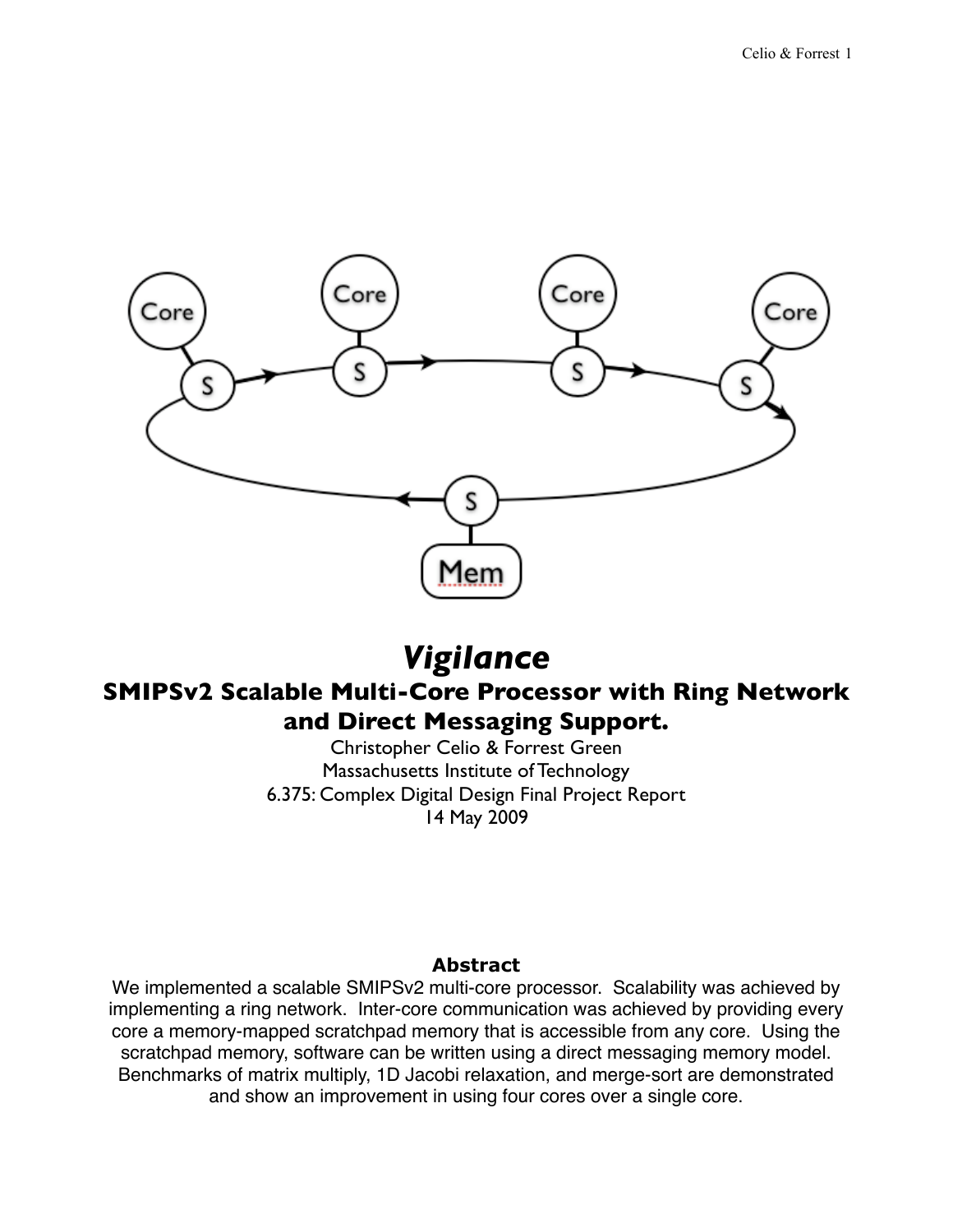#### **1 Summary**

 A multi-core processor was implemented by connecting several SMIPS cores into a ring network. Each core contains a single-issue, three-stage pipelined, in-order SMIPS processing engine, with out of order memory support and tournament branch prediction. Each core also contains an instruction cache, a data cache, and a scratchpad memory. Main Memory is provided its own network node, and all main memory accesses travel through the ring interconnect.

 A number of single and multi-core benchmarks to evaluate the performance improvements have been implemented. We successfully synthesized two and four core versions on an Altera DE2-70 FPGA and had six and eight core versions working completely in simulation. Our only limit was the number of available logic slices on the FPGA.

 An existing processor implementation from lab #3 in this course served as a starting point. A small local scratchpad was added to the cores and the instruction set was expanded to include a compare and swap instruction to facilitate inter-core communication. Hardware multiply was implemented to extend the usefulness of the processors and improve performance on multi-core message passing (which required multiply to do interprocessor communication). Cache coherence was not implemented in hardware for main memory and instead the software relies on the scratchpads (which are not cached) to handle communication or "flush" values into other cores.

 We use a spiral development model in which we first worked on getting multiple core running while connected to the avalon bus and progressively added the desired features and migrated to the ring network.

#### **2 Background**

Presented below are some details about previous work and how it related to our project.

#### **2.1 Background**: **SMIPS ISA**

The SMIPS ISA (Smaller MIPS) is a subset of the MIPS ISA. SMIPS is a RISC (reduced instruction set computer) ISA. SMIPS lacks floating point support, misaligned load/stores, trap instructions, branch and link instructions, and branch-likely instructions, and other similar instructions.

There exist three versions of SMIPS. SMIPSv1 contains five instructions and is useful for in class discussion and testing of a processor's surrounding architecture. SMIPSv2 implements a wide variety of instructions, but lacks exceptions, interrupts, multiply/divide, linked load/conditional stores, and non-word aligned accesses. SMIPSv3 implements all of these, in addition to special instructions such as SYSCALL, BREAK, and SYNC.

For this project we will used the SMIPSv2 ISA, however, we will add the SMIPSv3 multiply instructions and implement our own Compare & Swap instruction.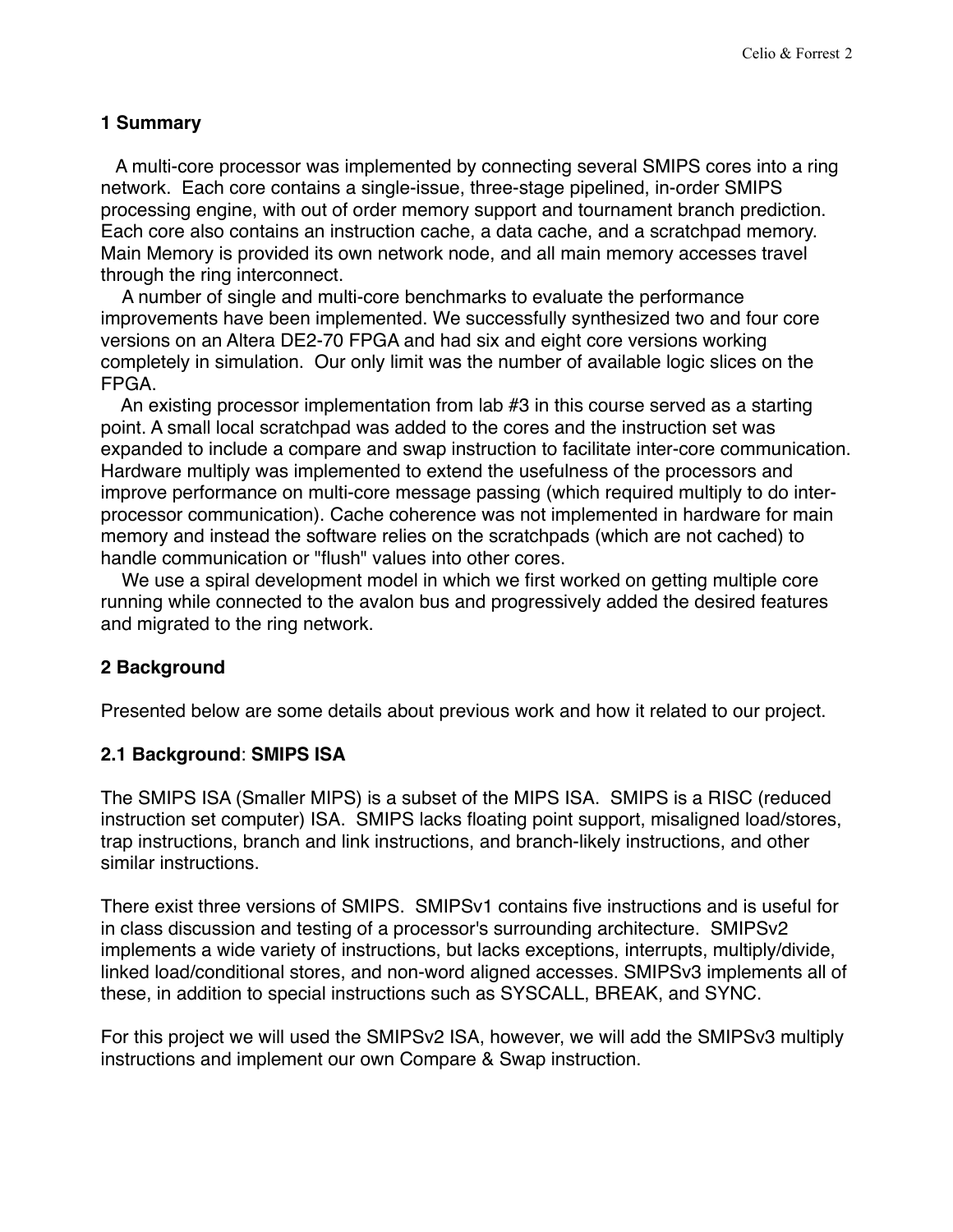The 6.375 course staff provide a smips-gcc tool-chain. We were able to run software written in both SMIPS assembly and C. Care had to be taken to not write code that could generate instructions not implemented by our processor (for example non-word aligned memory operations). Unfortunately we did not have access to the assembler code. This had the consequence that when we wanted to add new instructions to the ISA, we had to steal unused SMIPSv3 instructions.

Also, crt1.0, a common file to link to an application which handles the start up of the processor, had to be modified for our use to provide each core with its own stack space.

More Information regarding the SMIPS ISA can be found at:

(http://csg.csail.mit.edu/6.375/handouts/other/smips-spec.pdf)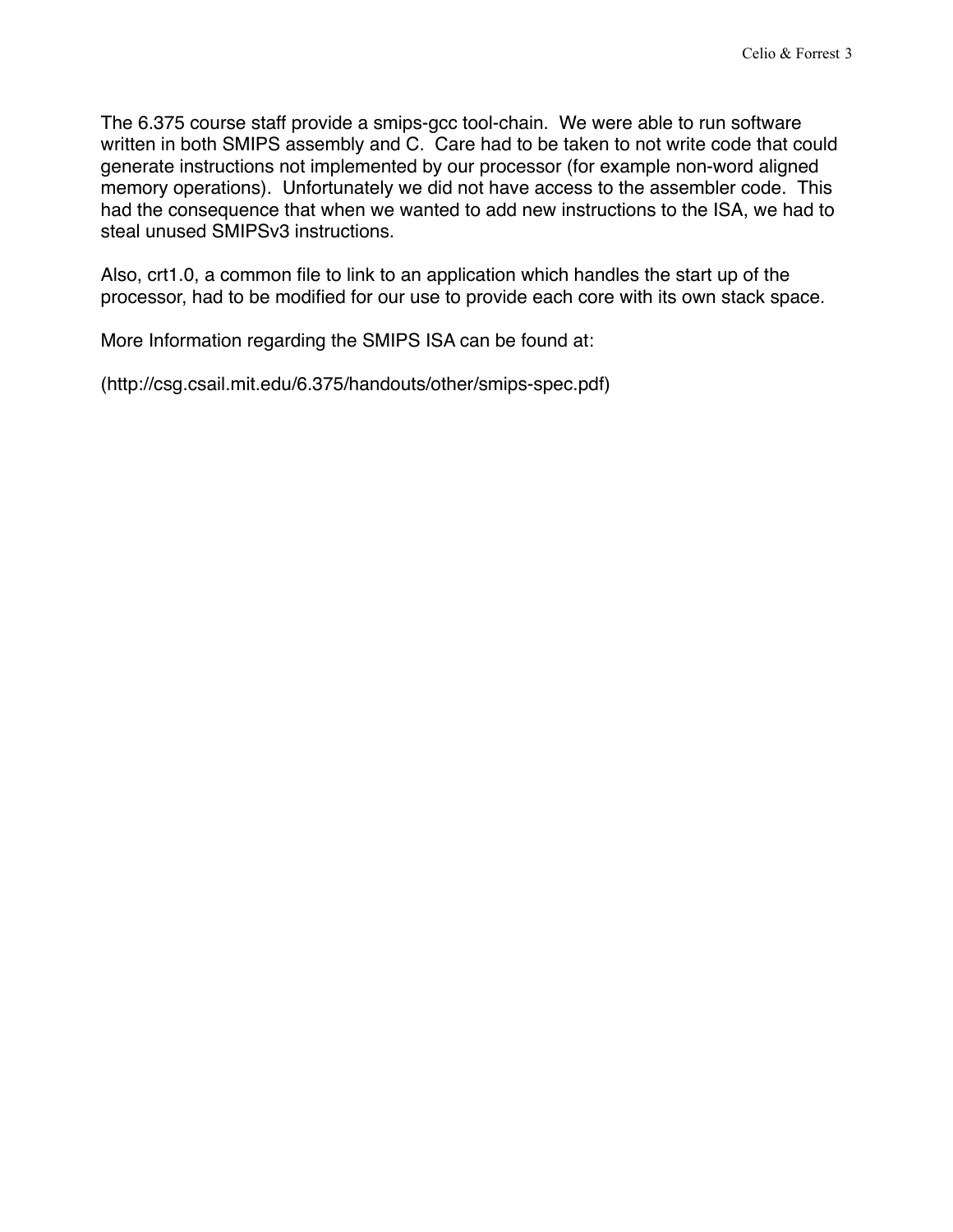

#### **2.2 Background: Lab 3 Processor**

Figure: Cloud block diagram for SMIPSv2 multi-cycle (unpipelined) process, complete with blocking caches and arbitration to main memory. This processor was provided by the course staff as part of Lab#2. Image from the 6.375 Lab#2 handout.

We started with the SMIPS core we developed in Lab 2 and Lab 3. Its processing engine is a single-issue, 3-stage pipelined, in-order processor. As part of the course 6.375, students start with a single stage processor and build it into a three-stage pipelined processor with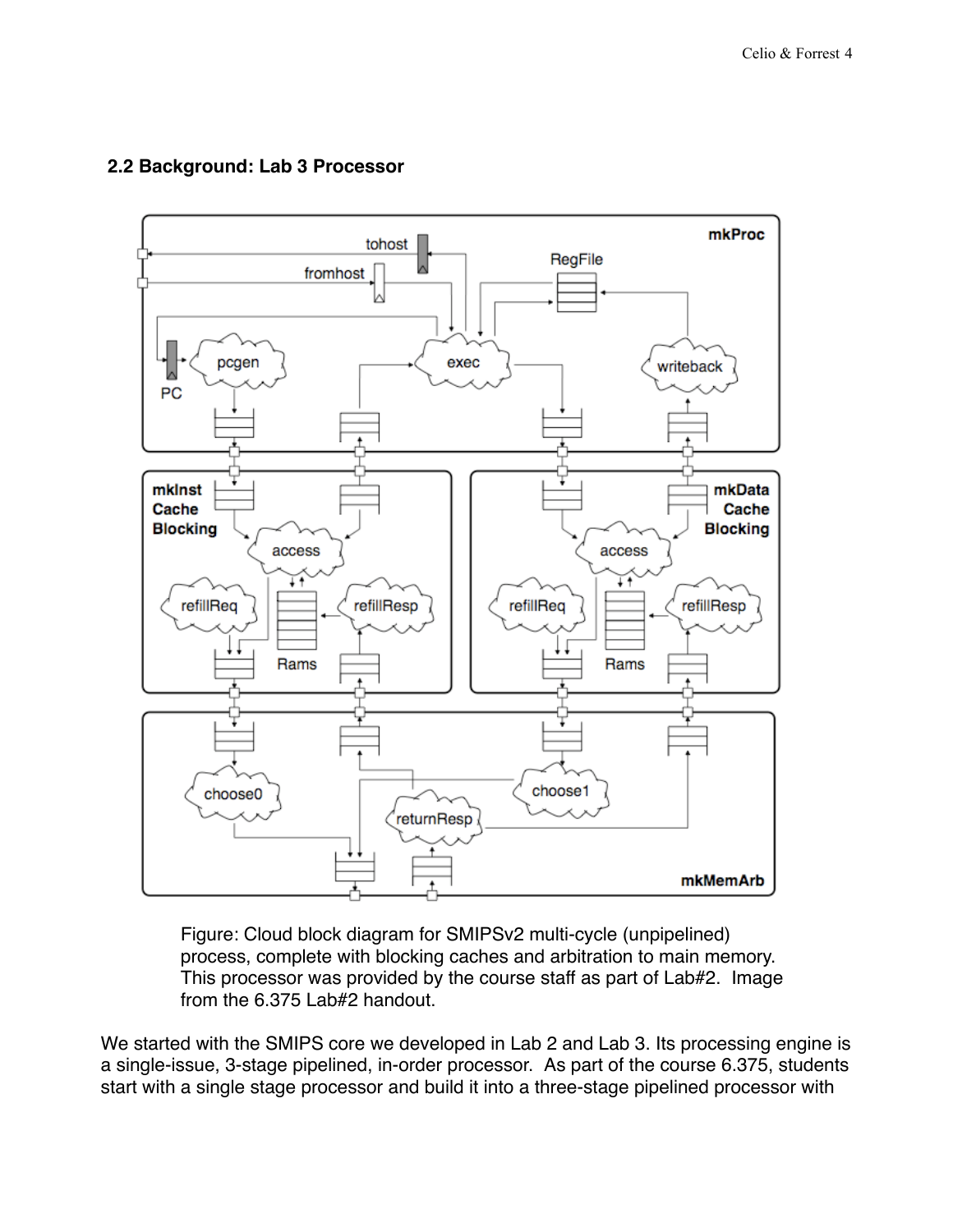branch prediction. A complete memory system is also provided, which include instruction and data caches, and a connection to an Altera Avalon Bus. "Main Memory" is then connected to the Avalon Bus, completing the system.

#### **2.3 Background: Interconnect Networks**

A number of different strategies exist in connecting multiply cores both together and to main memory. Crossbars and buses are commonly used in contemporary multicore processors. While we implemented crossbars for our early implementations - mostly used for testing the proof of concept and our software - we wanted to explore more interesting, and more scalable networks.

Using many cores, each containing a processing engine, caches, and a network switch, it is possible to connect cores in many different topologies which can vary widely in scalability, complexity, and performance. Point to point networks such as ring networks, mesh networks, toruses, and hypercubes can be realized. The ring network was chosen for this project for many reasons. It is scalable and can easily handle the small number of cores we hoped to synthesize (roughly eight). The logic is simple and can be quickly implemented. Simple is also convenience, because it also takes up a small amount of area and can be clocked very fast. For these reasons we see ring networks in commercial processors such as the IBM Cell Processor and Intel's Larrabee CPU/GPU hybrid.

# **2.4 Background: Communication with Shared Memory vs. Direct Messaging**

There are two opposing models of programming parallel applications: shared memory and direct messaging. Using a shared memory model, all cores can see the entire memory space. Any modifications made to memory can be seen and accessed by other cores. This is a relatively easy and intuitive memory model to use for programmers, and it is reflected in common libraries such as POSIX threads. However, providing a shared memory model is very difficult for hardware. Hardware architects perform many optimizations, such as caching, that make it challenging to provide a coherent memory space. For example, a memory write by a core will be absorbed by its cache. If other cores wish to see the effects of that memory operation, some form of cache coherence will need to be provided. However, cache coherence is a complicated and demanding feature to provide, and we felt it was beyond the scope of this project. Therefore, we chose to instead provide direct messaging support.

With direct messaging support, each core has access to private memory. If a core wants to communicate with the other cores, it sends an explicit, direct message containing the data to be shared. To provide this support, we added a scratchpad memory to every processing node. Every core can read and write to any scratchpad. The scratchpads are memory-mapped. If core A needs to communicate with core B, core A can store a message to core B's scratchpad. When core B is ready to receive the message, it simply reads its own scratchpad.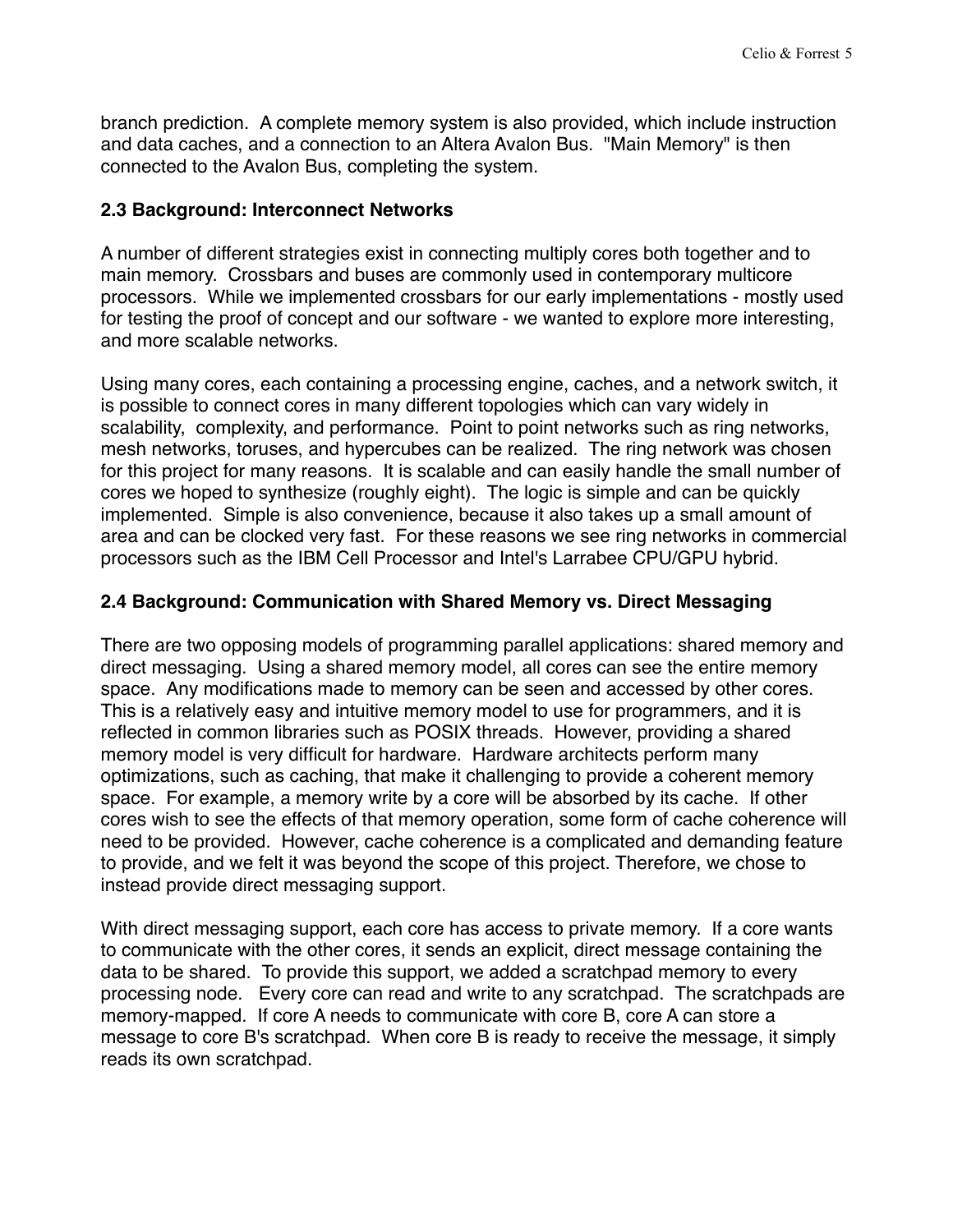#### **3 Vigilance Processing**



The following subsections contain details of the individual modules in each node of the Vigilance Processor.

# **3.1 Vigilance Processor: Smips Processing Engine**



Figure: The SMIPS Processing Engine. It is a single-issue, in-order engine with out of order (OOO) memory support. It has three pipeline stages: instruction fetch (PC), execute (EXE), and writeback. Data responses received out of order are added to the completion buffer (OOOResp), and are written back when the issue tag at the head of the writeback queue (wbQ) matches a response in the completion buffer (WB CBuff). The processing engine also supports a pipelined tournament branch predictor.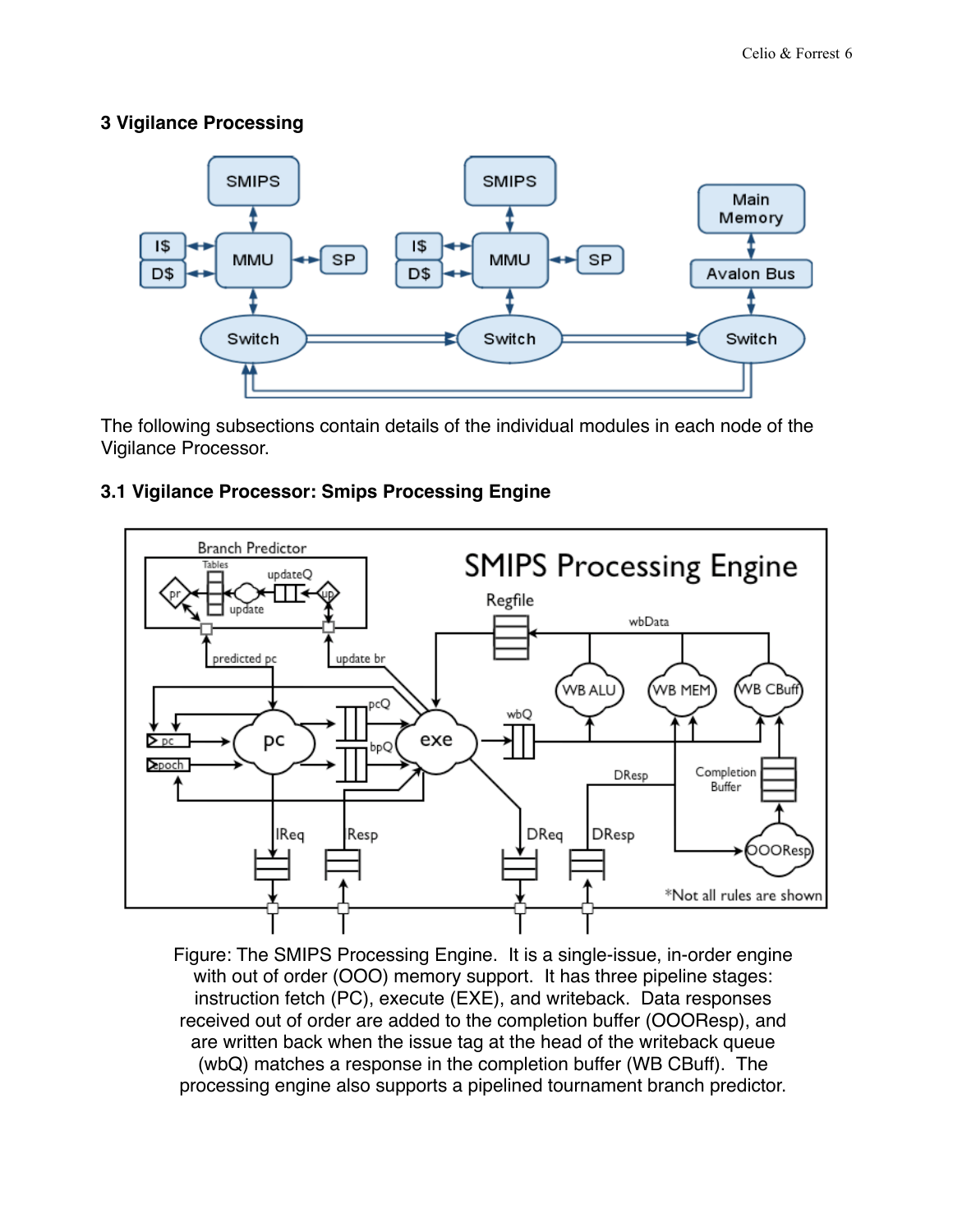The Vigilance processing engine is a single-issue, in-order, three-stage pipelined engine with out-of-order memory support. It is modified from the processor used in Lab#2 and Lab#3. It features an instruction fetch stage, an execute stage, and a writeback stage. The IF stage uses a tournament branch predictor to guess the next pc value. The branch is resolved in the EXE stage. The pc uses an epoch tag to mark instructions. The epoch is incremented on every branch mispredict. Then, instructions from out-of-date epochs can be discarded. The predicted branch is based from the IF stage to the EXE stage so that the branch predictor can be updated.

The EXE stage handles the central execution of the processing engine. The EXE stage also issues data requests, which are not resolved in the same cycle.

Any register file writes are sent through the writeback queue (wbQ) to the writeback stage. The EXE stage stalls if there is a register read conflict on registers remaining to be written back. Support for out-of-ordering memory operations also necessitate checking the memory address location as well. The register file is a "bypass regfile", which means that values being written to a register file can be forwarded to the readport of the register file at the beginning of the EXE stage's execution.

The writeback stage has been modified to handle out of order responses. This includes the addition of a completion buffer. See the "Out of Order Memory Operations" section for more detail.

#### **3.2 Vigilance Processor: Out of Order Memory Operations**

Out of order memory operations can occur due to two different features in our processor. The first is due to packet bouncing. It is thus possible for two operations to be issued, but the first request can be bounced if it reaches the memory node when it's pipeline is full. In such a situation, the second request can reach the memory and be serviced first. Likewise, memory responses can also be received by the core out of order.

The second cause of out of order memory operations is due to the existence of multiple memories that can service memory requests. A processor can issue a request to main memory, its local scratchpad, and a remote scratchpad all at once. Because each is located in different locations on the network, and may have different loads, we can expect each memory to exhibit different access latencies. Therefore it is reasonable to expect that the responses from each can be received out of order.

Two modifications to the processing engine were required to provide support for out of order memory operations. The first is to verify that all issued requests do not depend on outstanding memory requests. The writeback queue was expanded to include not only the writeback register destination, but also the memory operation address. New memory operations would have to touch a different address, otherwise, the execution stage would stall the memory operation until the offending instruction is written back and retired.

The second modification to the processing engine involved re-ordering responses and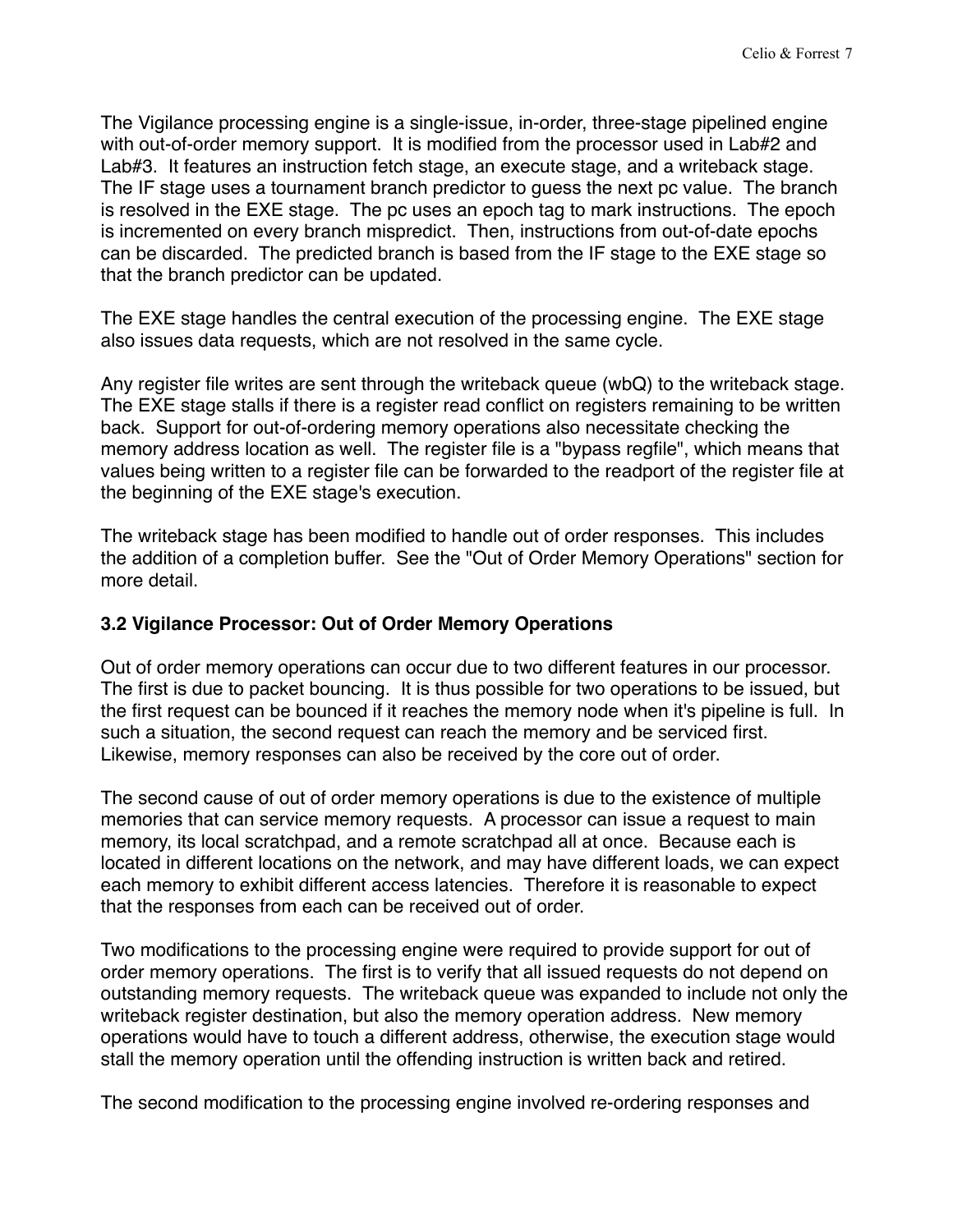writing them back and retiring in-order. This was accomplished by adding a timestamp, or "issued" tag, to every writeback queue item. This "issue" tag was also added to the memory request/response header so returning items could be correctly ordered. If the returning memory response did not match the issue tag at the front of the writeback queue, the response was written to a "completion buffer", indexed by issue tag (See Figure Smips Processing Engine). If the issue tag at the front of the writeback queue matched a memory response in the completion buffer, then the item in the completion buffer was written back to the register file and removed from the completion buffer.

# **3.3 Vigilance Processor: Branch Prediction**

The processing engine utilizes a tournament branch predictor to improve IPC. The predictor is modeled after the Alpha 21264 predictor. It has three internal predictors: a global history predictor, a local history predictor, and an arbiter history predictor. The global history contains a register that tracks the history of all branches (taken vs. nottaken) and indexes a bimodal counter table based on the global history. The local history predictor contains an array of local histories indexed by pc. The local history, found by pc, is then used to index a bimodal counter table to predict taken/not-taken. An arbiter bimodal table is indexed by pc to predict whether the global history or local history prediction should be used. A target table, indexed by pc value, stores previous "next pc" values, based on updates provided by the Execution stage. If the predictor decides a branch is to be taken, the predictor submits to the PC Generation rule a "target address" that it predicts is the next pc value.

In the Lab#1 Verilog processor system, in which the processor is hooked up to single cycle, "magic memory", the tournament predictor garnered an average 95.86% IPC (100% is a maximum 1 IPC) across the five benchmarks median, qsort, towers, vvadd, and multiply. The best performance was a 99.4% on vvadd. , while the worst performance was 92.94% on median. For comparision, predicting a constant pc+4 averages 84.88% with a best of 90.76% and a worst of 77.77%. Performance improvements are not as pronounced in the Vigilance processor since a full memory system exists. Therefore, substainially lower IPCs exist due to cache misses and long memory latencies.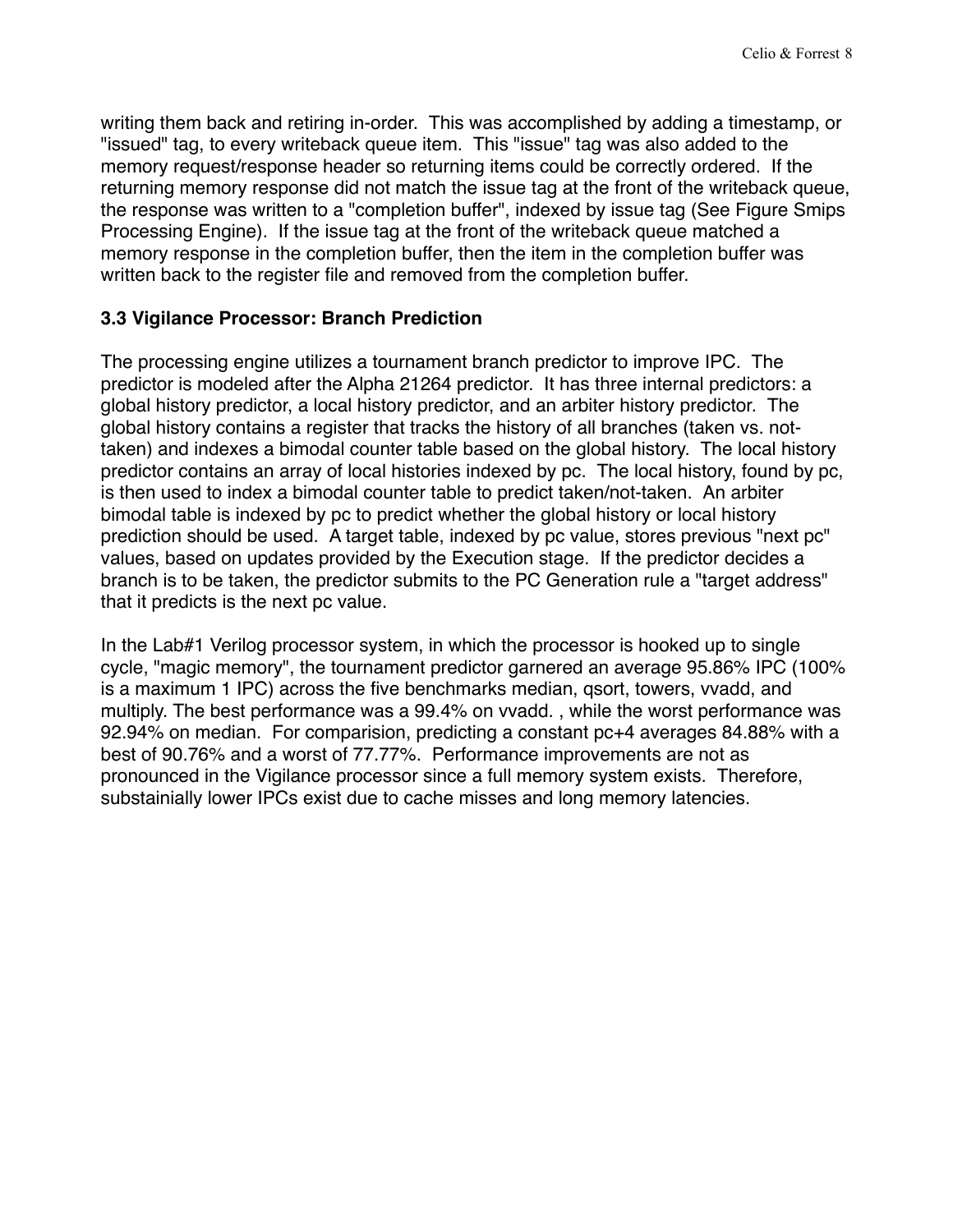#### **3.4 Vigilance Processor: Caches**



Figure: Block Diagram of a Blocking Cache.

The caches used in this project were provided by course staff as part of Lab#2 and Lab#3. They are simple, blocking caches that allow for only a single outstanding memory request to main memory on a refill. The caches are direct mapped and hold only one word per line (32 bits). They do not have a dirty bit, and thus writeback all evictions.

Early in the project, we modified the caches to allow all memory requests to pass through. This was very useful, as it allowed us to test multicore applications in a shared memory environment (no cache coherence problem to deal with).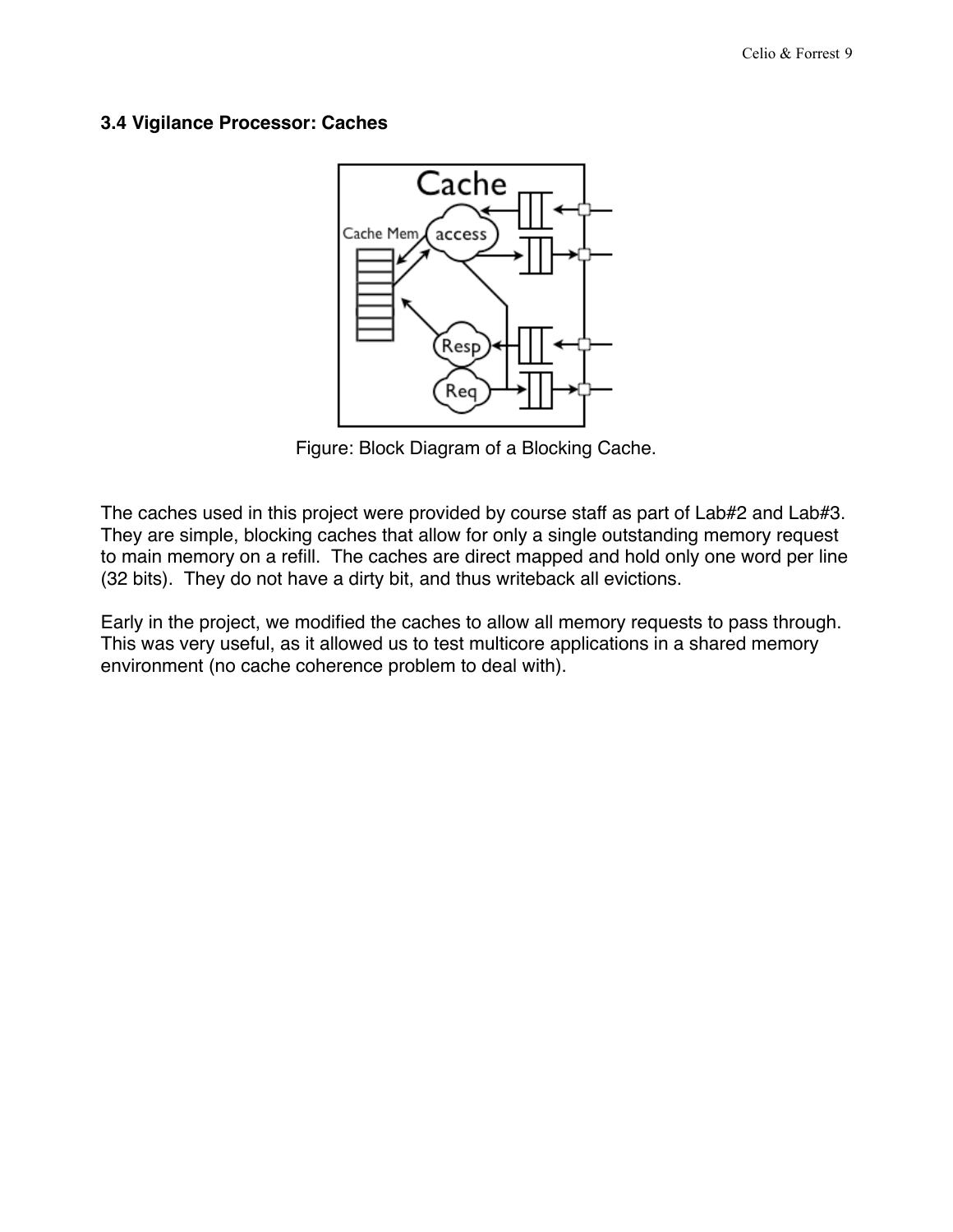

#### **3.5 Vigilance Processor: Memory Management Unit**

The MMU had perhaps the most complicated interface of any part of the project. It connected to instruction and data request ports on the processor, the two caches, the scratchpad, and the network switch. It contained several arbiters that would route requests between different request and response queues. There is one place (labeled on the diagram as O.O.O.) where responses can actually get out of order. Rather than trying to add additional support to ensure that these stay in order, reordering is done in the processor which is already necessary to handle reordering in the ring network.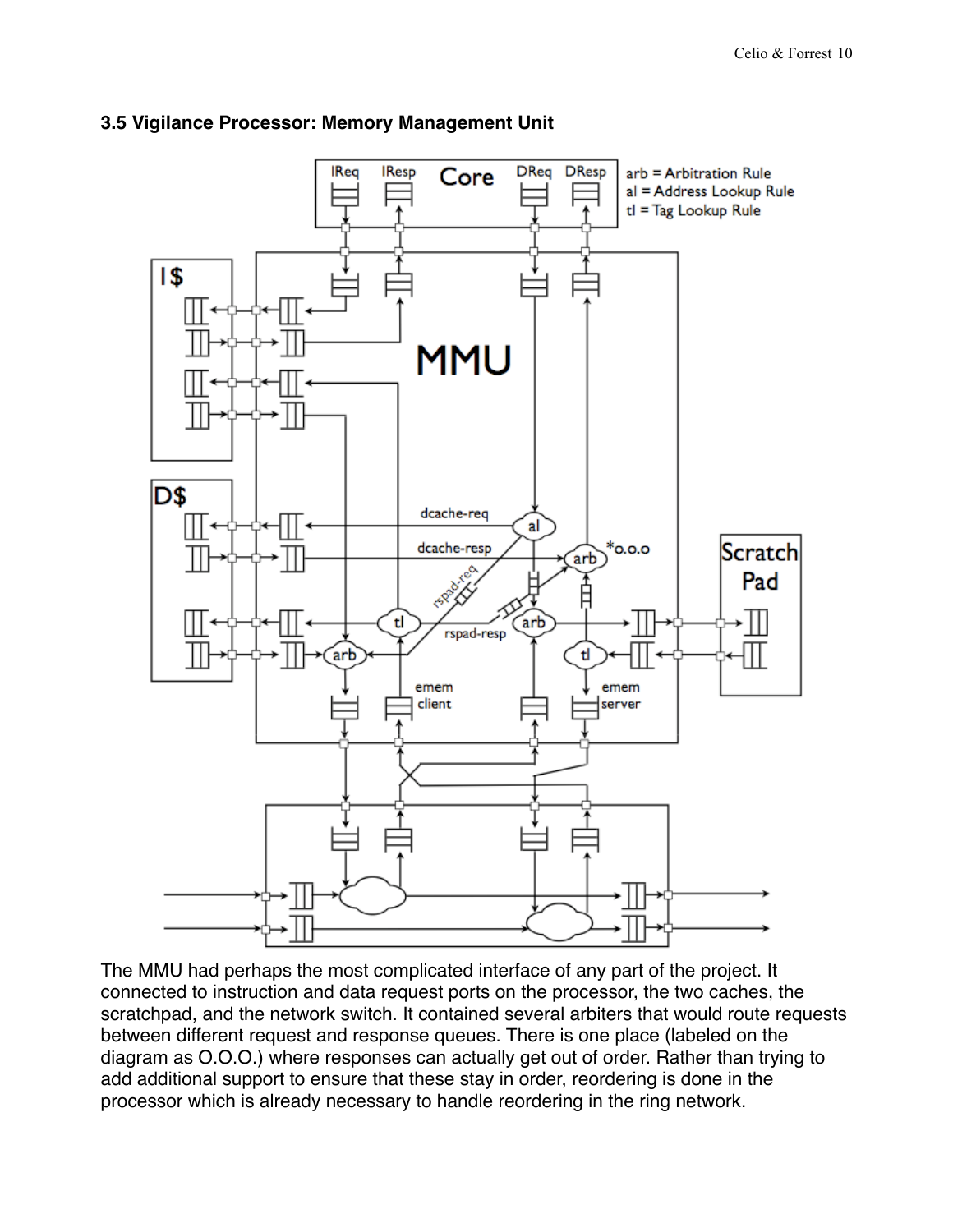#### **3.6 Vigilance Processor: Scratchpads**



In order to provide direct messaging support, each core is provided a memory-mapped scratchpad memory. Every core can read and write to any scratchpad. Send and Receive functions can be written in software, using the functionality provided by the scratchpad processors. Special support was added to the scratchpad to handle Compare and Swap requests and ensure that they were atomic. Because the memory in the scratchpad was in a register file it was possible to handle Compare and Swap requests in a single cycle and avoid needing any additional state as in the bus controller.

# **3.7 Network Switches**



Figure Ring Switch. The ring switch contains logic for both the low and hi priority rings. The processing core sends its requests through the client interface and receives its responses through the server interface. The scratchpad response/requests, as well as the memory node connections, receive responses on the client interface and send their responses through the server interface.

Each node has its own network switch which routes memory operations between the MMU and the adjacent network switches. Switches were responsible for checking if incoming packets were addressed to them and ensuring that there was space to enqueue additional outgoing packets. To avoid inserting bubbles into the network there was some additional logic to ensure that as long as an incoming packet was for this processor, the outgoing packet could immediately be enqueued.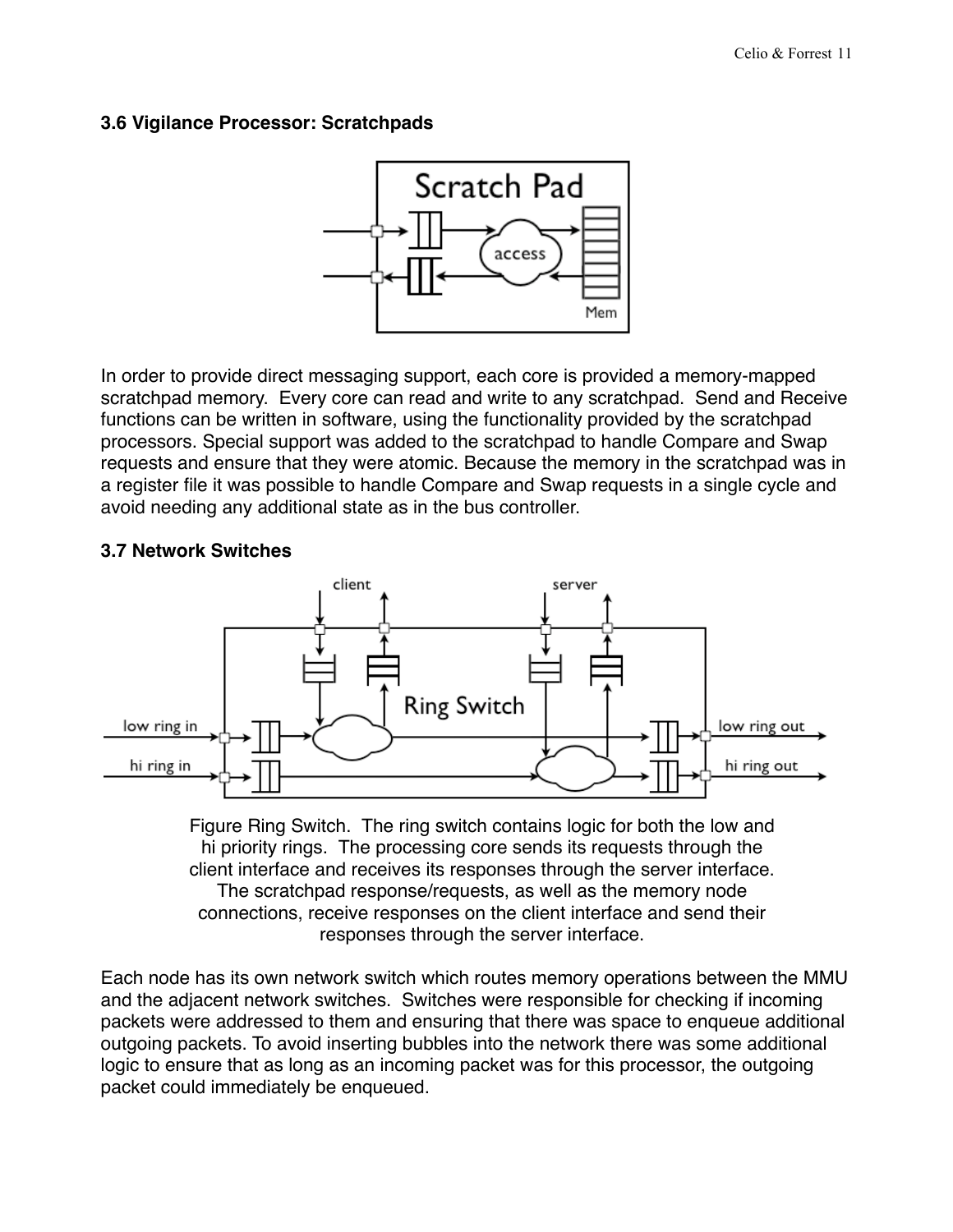#### **3.8 Vigilance Processor: Cache Coherence**

The Vigilance Cache Coherence algorithm is very simple: programmers be vigilant, your cache is not coherent. Correctness is ensured by not caching any of the scratchpads. To pass information between processors it is necessary to write that information into the scratchpads. This is not as convenient for the programmer as a full shared memory model, but it is much simpler than attempting to manage cache coherence. It would be a fairly small modification to make volatile read and write instructions so that main memory could also be used for passing messages or for easily condensing data to a central location after distributed computations. (In theory this could already be done by passing the value to each processor and having it write it to main memory which would ensure that the correct value was either in the cache of each processor or main memory, but this would be fairly inefficient).

#### **3.9 Vigilance Processor: Extensions to ISA**

We added a few extensions to the ISA including a compare and swap instruction, a memory fence instruction, and six instructions related to multiplication.

 There is no native compare and swap instruction in any version of the SMIPS ISA so we choose to use the conditional store instruction so that the assembler would accept the opcode. Compare and swap also required some additional support in the bus controller and the scratchpads. Loads and stores in main memory take multiple cycles so some additional state was added so that no intermediate memory requests could be issued that would interfere. Currently no requests of any kind are allowed while a CAS is pending which might create some dead cycles.

 The memory fence instruction ensure that responses have been received for all of the memory operations that were previously issued. This is important for some situations where memory operations on different operations and different address would actually be dependent on each other. For example, imagine if one processor stores a value in a shared variable and then releases the lock. Neither operation has explicit dependencies so they could both be issued, however if they were absorbed by memory in the wrong order another processor could see that the lock is released and read the value of the shared variable before it is updated by the other variable. Issuing a memory fence request just before the lock is released will ensure that this cannot happen.

#### **3.10 Vigilance Processor: Bus Controller**

The Bus controller existed as its own node on the ring network. Its primary job was to convert memory operation requests to interface with the avalon bus and ensure that the responses would be routed back to the correct processor with appropriate tags from the request.

#### **3.11 Vigilance Processor, Bus Controller: UART Simulation Support**

It is fairly easy to introduce bugs in a project of this sort with fairly subtle effects. When a benchmark gets the wrong result it can be very difficult to figure out where the error is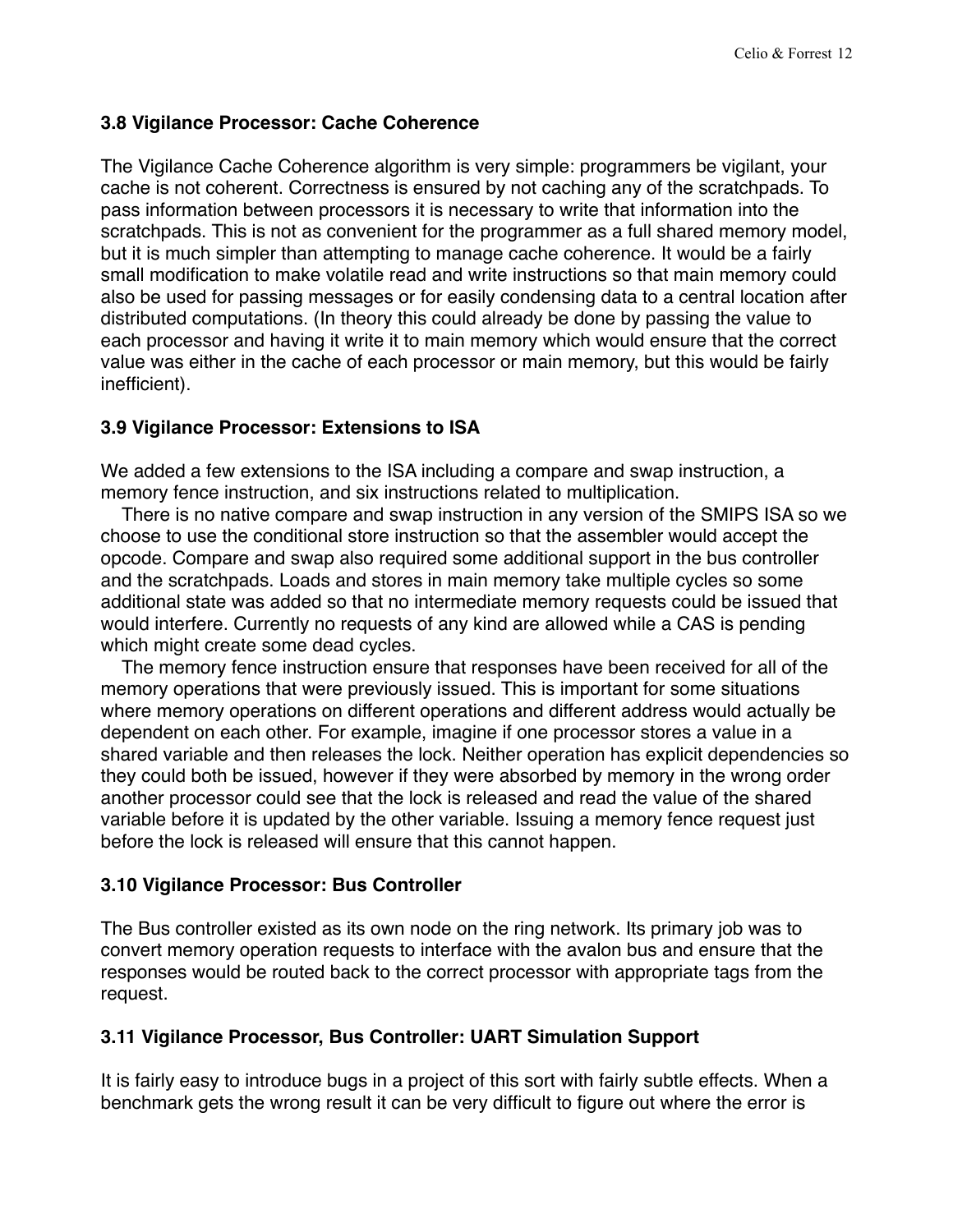occurring, even when the full execution trace is available. In these situations printf can be a very valuable tool (assuming it doesn't break the behavior). Because recompiling the hardware for the FPGA can take a very long time, we added support in the bus controller so that we could use serial output in simulation. It would intercept the UART address and provide appropriate status responses or make \$display calls that were later extracted from the output of simulation by a script to reconstruct the serial output. Although the timing on this (as well as the substantial time for printf calls) could affect behavior, we found that it was still a valuable tool for debugging.

# **3.12 Vigilance Processor, Bus Controller: Compare and Swap Support**

In order to ensure that the compare and swap instruction executed atomically, support was added to the bus controller. This was done by adding a small amount of state that would avoid issuing any other requests while a CAS load was pending and automatically issue the second store instruction based on the match. In theory it would be possible to issue other requests while the CAS was taking place so long as the same address was not affected, but we decided to accept the small potential performance penalty to avoid complicating the hardware.

# **4 Vigilance API**

We implemented a set of C routines that were shared between the benchmarks and test applications.

To allow for quick authoring of software benchmarks, an API that encompassed both commonly used code and access to the underlying hardware features was created. For example, the API provided access to locks and synchronization primitives, direct messaging support, memory fencing.

#### **4.1 Vigilance API: Peterson Software Locking**

Locking support was initially provided through a Peterson's software implementation for two cores. Our implementation is shown below: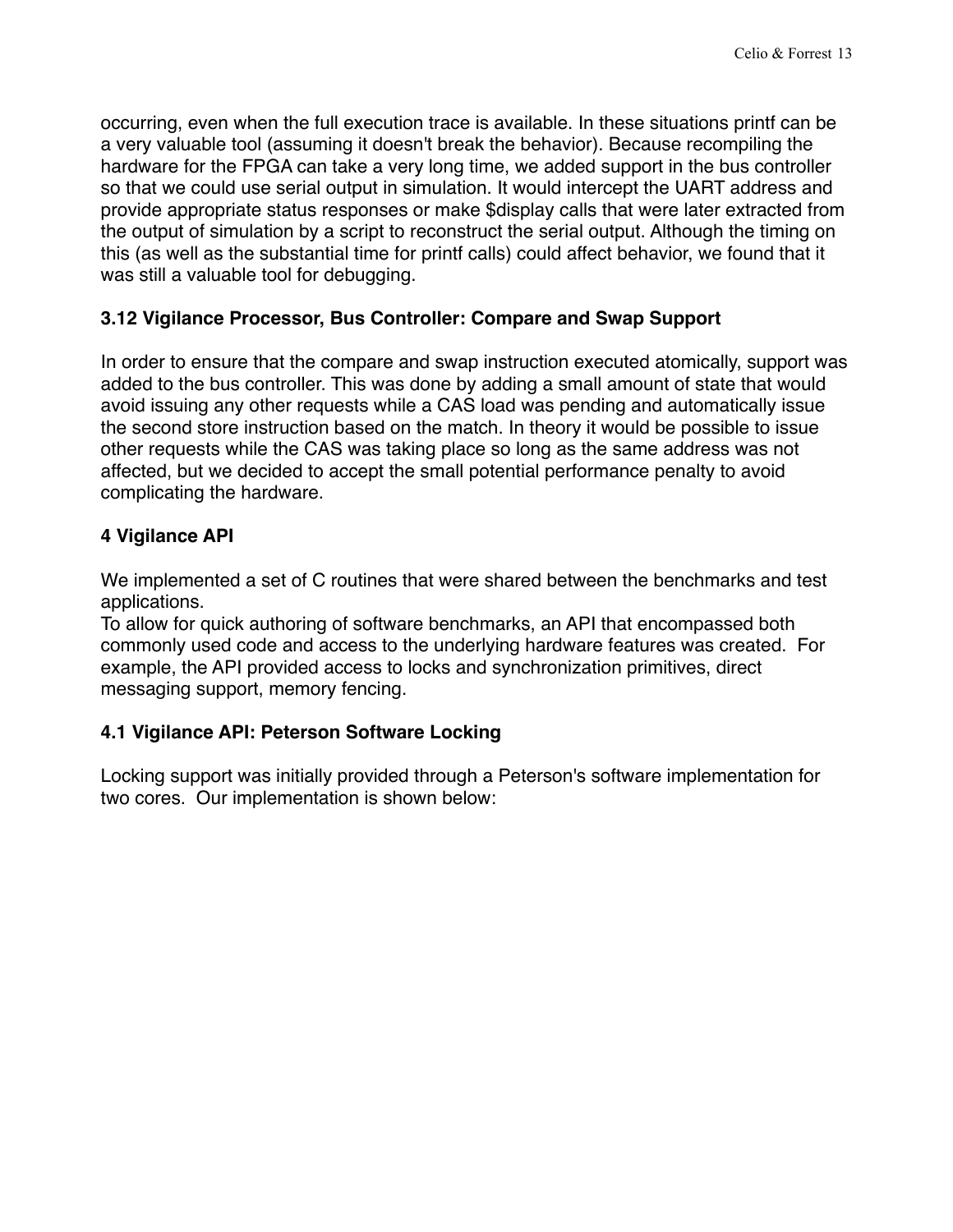```
void acquirePetersonLock(volatile VGLock* lock, int thread_id) 
\{if ( thread == 0)
   { 
    lock->flag0 = 1;
    lock->turn = 1;
    while( lock->flag1 == 1 && lock->turn == 1 )
     { }; //wait 
   } 
   else 
   { 
    lock->flag1 = 1;
    lock->turn = 0;
    while( lock->flag0 == 1 && lock->turn == 0)
     { }; //wait 
   } 
}
```
# **4.2 Vigilance API: Compare & Swap Hardware Locking**

With the need for a lock that can support more than two cores, we chose to implement a hardware lock. Because we did not have access to the assembler code, we used an existing SMIPSv3 instruction for use as a CAS. Coincidently, stored-conditional was used as its form matched our CAS instruction.

#### **4.3 Vigilance API: Barriers**

At a barrier each core waits for a completion signal from the core before it and then passes it on (one can imagine a token being passed around the ring). The first core immediately sends a completion signal and the last core starts the chain again with a resume signal that causes cores to reset their flag and resume execution. There is a small bit of additional logic which ensures that a completion flag is not cleared at the end of a barrier which would could happen if the parent core finished the barrier and started a second barrier before the child core finished resetting the flag.

#### **4.4 Vigilance API: printf**

We ported a version of printf used in the standard c library for JOS. After some modifications to use our hardware divide rutine we had support for things like formatting output and printing in different bases (although still no floating point). **4.5 Vigilance API: Stats** 

We created two seperate performance counters that could be activated in software to count executed instructions and total cycles for various sections of code. By using multiple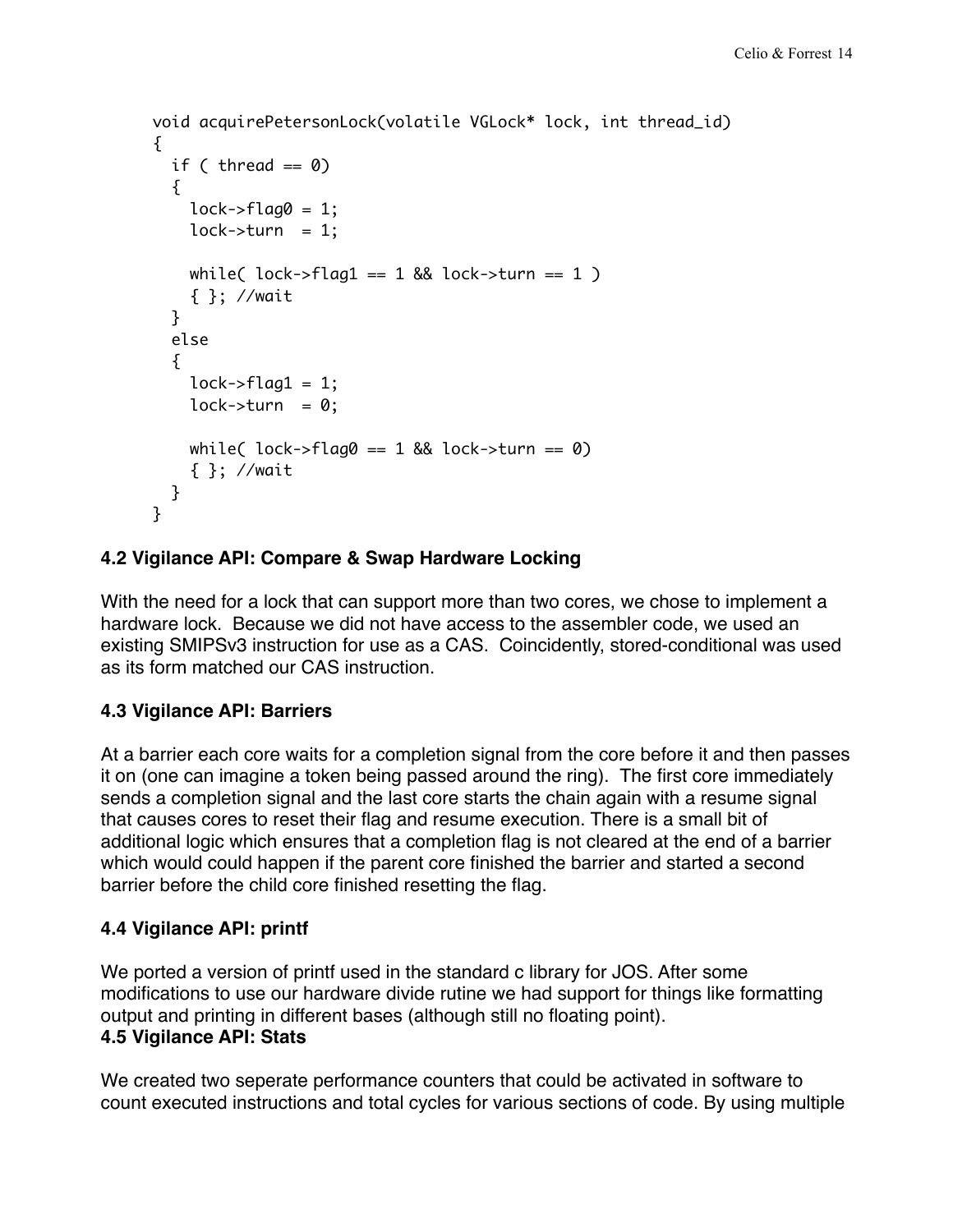counters we were able to count the total time taken for a benchmark and look at what part of that time was spent in specific sections of the code.

#### **4.6 Vigilance API: Multiply/Divide/Modulus**

We implemented software multiply, divide, and modulus functions. These were very useful for things like computing the address of a neighbor's scratchpad in things like direct messaging and were also good for creating compute heavy benchmarks. We found that for tasks like direct messaging a large fraction of the time was being used to compute the address of other scratchpads. Originally our processor did not support the hardware multiply instruction from the SMIPS ISA. However, when we noticed that barriers spent 800 of the total 1000 cycles performing address calculations, we decided to implement hardware multiply.

#### **4.7 Vigilance API: Memory Fence/Compare and Swap**

Because the c language doesn't have any native method for requesting memory locks or using compare and swap instructions we implemented small wrappers to make these easier to use at the c level although in the end these were rarely used outside of the API.

#### **4.8 Vigilance API: Blocking Send/Recv**

Send and receive was done using reserved sections of the scratchpad memory. Care was taken to ensure that loops would not issue rapid requests for the remote scratchpad and generate excessive network traffic.

```
//Multiple copies of these flags exist for each possible sender or 
receiver
volatile int permission; //sender flag indicating that the receiver is 
ready
volatile int intent; //receiver flag indicating state of the sender
volatile int value; //receiver flag holding the value to be sent
send(int new_value) {
        intent = READY_TO_SEND; //indicate that a value is ready to be sent
    while(permission != ALLOWED_TO_SEND) {} //Wait
        value = new_value;
        permission = NOT_ALLOWED_TO_SEND;
        memory_fence(); //ensure that the new_value is correctly written
        intent = SENT;
}
int receive() {
        while(intent != READY_TO_SEND) {} //Wait
        permission = ALLOWED_TO_SEND;
    while(intent != SENT) \frac{2}{7}/\sqrt{2}    return value;
}
```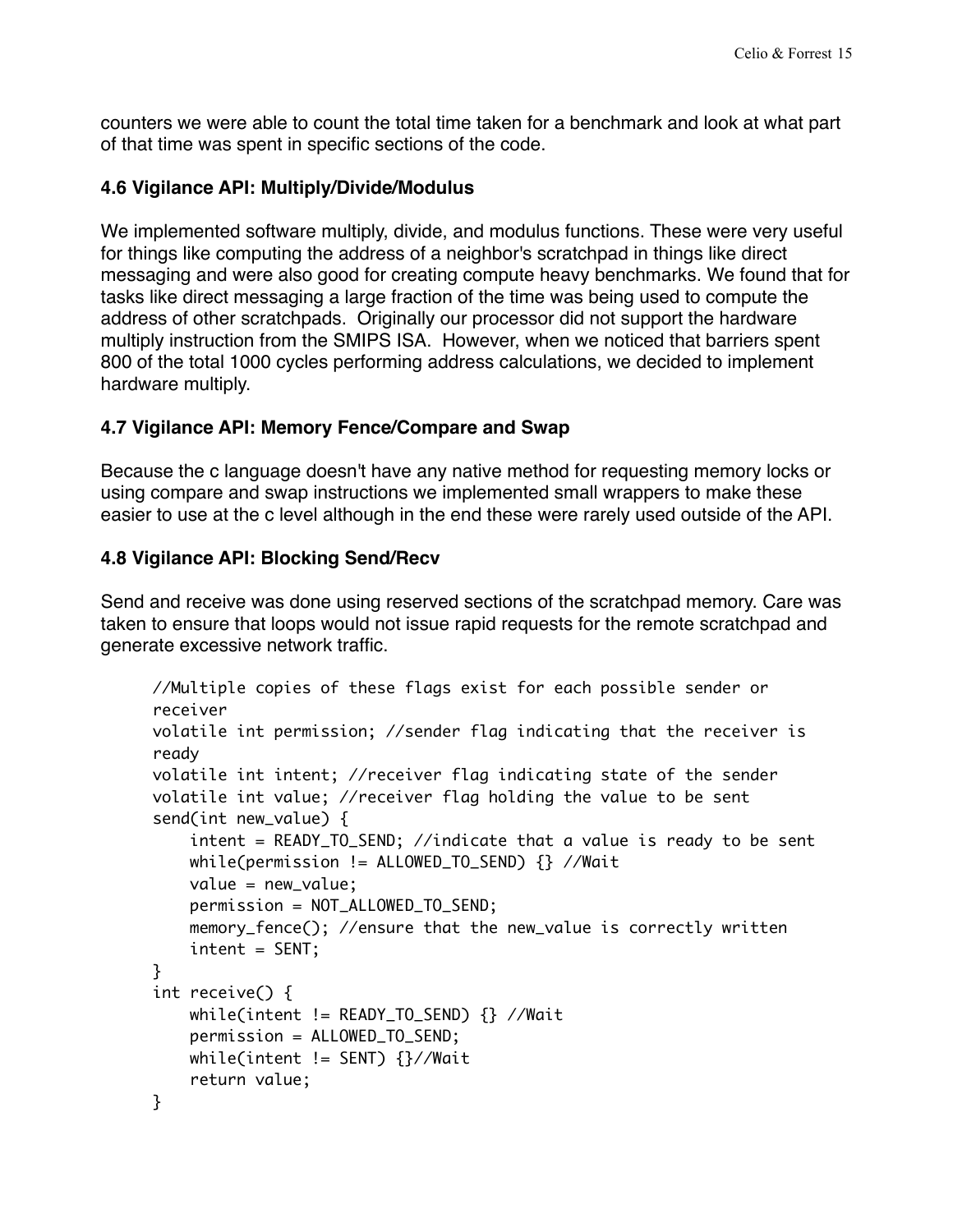#### **5 Benchmarks**

In addition to many single core tests we implemented a number of benchmarks with different sharing patterns and compute to memory request ratios. Below is provided the memory parameters we used.

| Inst Cache        | $256$ bytes (64 words)   |
|-------------------|--------------------------|
| Data Cache        | $1024$ bytes (256 words) |
| Scratchpad Memory | $128$ bytes (32 words)   |

The instruction cache is very small, however, the benchmarks we run are also very small. The scratchpad is only used for API specific operations, and therefore does not need to be very large. The data cache is capable of holding 256 words of information. For many of the following benchmarks, we sweep the problem size to show performance for the following conditions: the problem fits entirely within a single core, the problem fits entirely within the space of the sum of all onchip caches, and the problem does not fit within the caches. Smaller core sizes are at a slight disadventage in these benchmarks because we did not resythesize the hardware for the different numbers of cores and merely disabled the extra cores in software. This means that there would be an increased latency in accessing main memory over a truly smaller number of cores (or one connected directly to memory).

#### **5.1 Benchmarks: Multiply/Memory Benchmark**

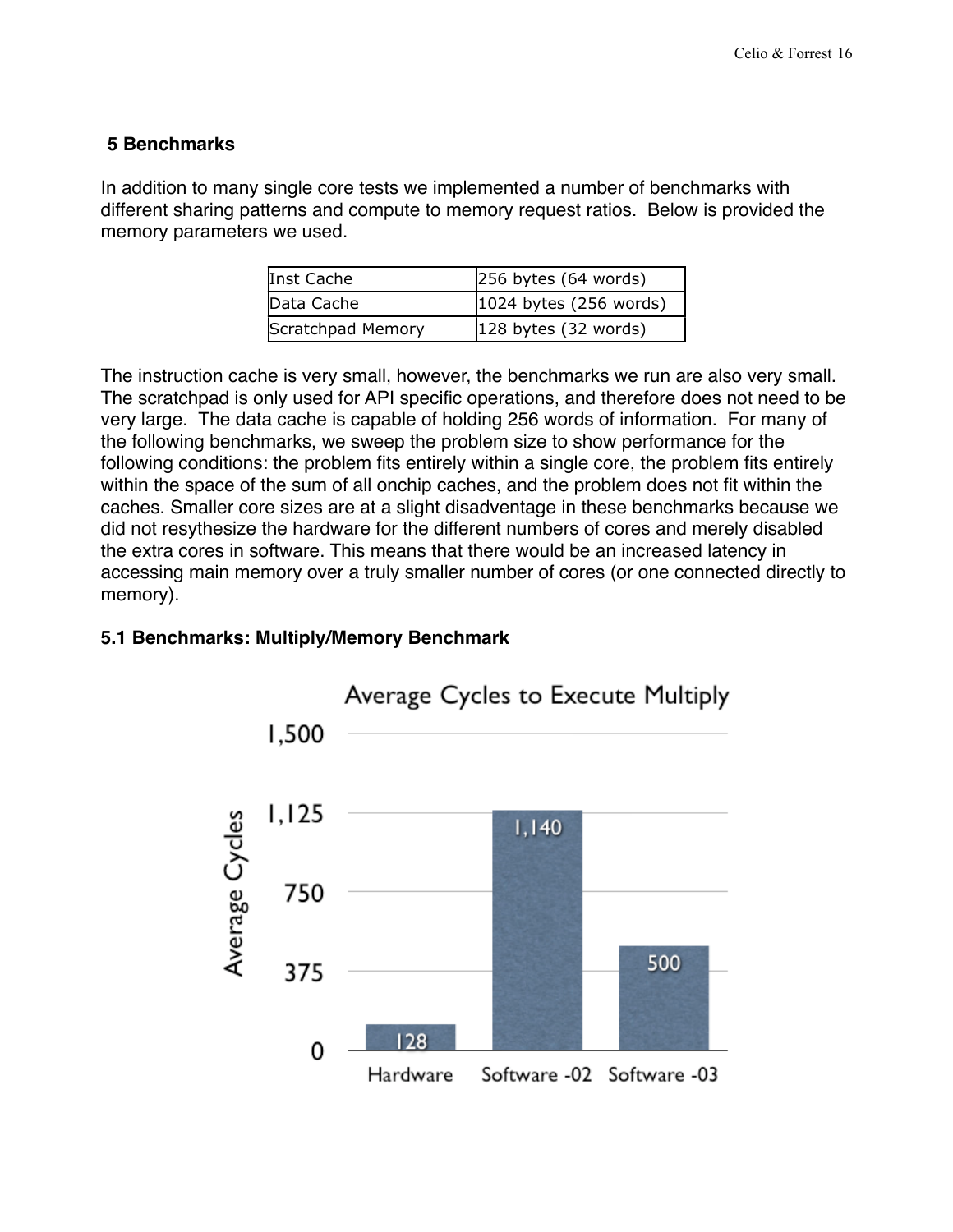#### **5.2 Benchmarks: 1D Jacobi Relaxation**

1D jacobi relaxation is a algorithm with a nearest neighbors sharing pattern. The psuedocode for a single-core is as follows:

```
for (every iteration) { 
  for (entire array) { 
    array[i] = (oldarray[i-1] + oldarray[i+1]) /2;
  } 
  swap(array, oldarray); 
}
```
In the parallel version, each core is given a contiguous piece of a 1D array. Sharing only occurs at the boundaries at each array. Therefore, at the end of each iteration, each core sends the leftmost and rightmost elements to his neighbors using the direct messaging API.



In the above chart, we are comparing single-core and four-core run times. We show the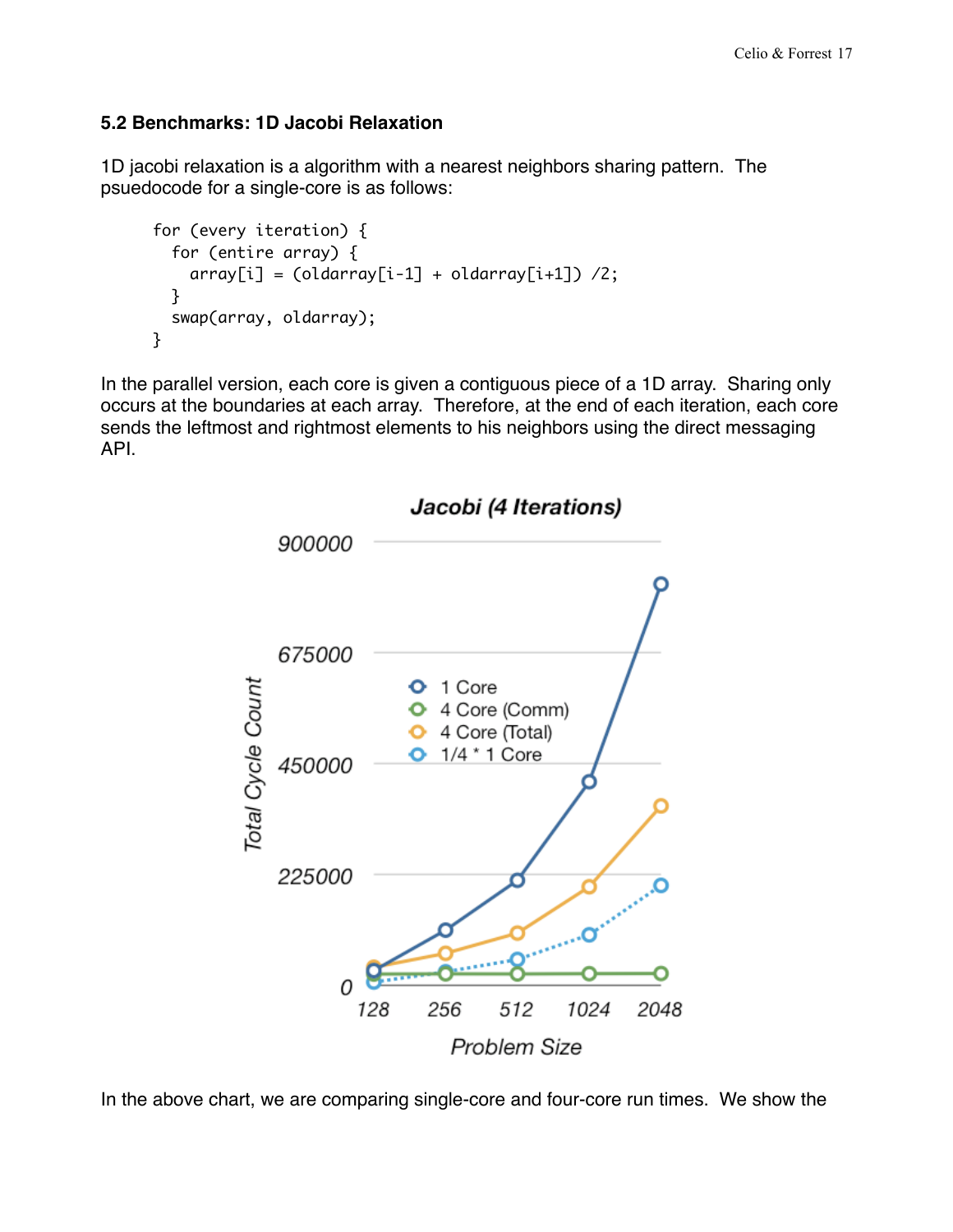effect of increasing problem size and how the advantage of multiply cores has increasing benefits as the problem size increases. We also plot the number of cycles spent communicating between the cores. It is a flat line, because the communication overhead does not change with problem size (cores still only need to message the leftmost and rightmost elements of their arrays). With a small problem size, we see that communication overhead overwhelmingly dominates application run time.

We also plotted the "1/4th single-core run time" to provide a visual mark for where a 4x speed over single-core runtimes up would lie. Instead, we see that four cores is only twice as fast as the single core runtime.



#### **5.3 Benchmarks: Matrix Multiplication**

We implemented a simple distributed matrix multiply where each core was responsible for different columns of the output matrix. The computation was done simply by taking full dot products. This did not attempt to take advantage of ring network to pass portions of the loaded matrix around nor did it try to avoid evicting values from the data caches. We ran versions of this benchmark using hardware and software multiplies with 1 through 4 cores actively participating. Using the software multiply this benchmark had an almost exactly linear speedup as more cores were applied to the computation. The hardware multiply speedup is not quite linear. This is probably the effect of the higher ratio of memory requests to local operations which results in cores competing for main memory bandwidth. Given more time it would have been nice to add instrumentation to the bus controller to directly measure how close we were able to get to saturating the memory bandwidth.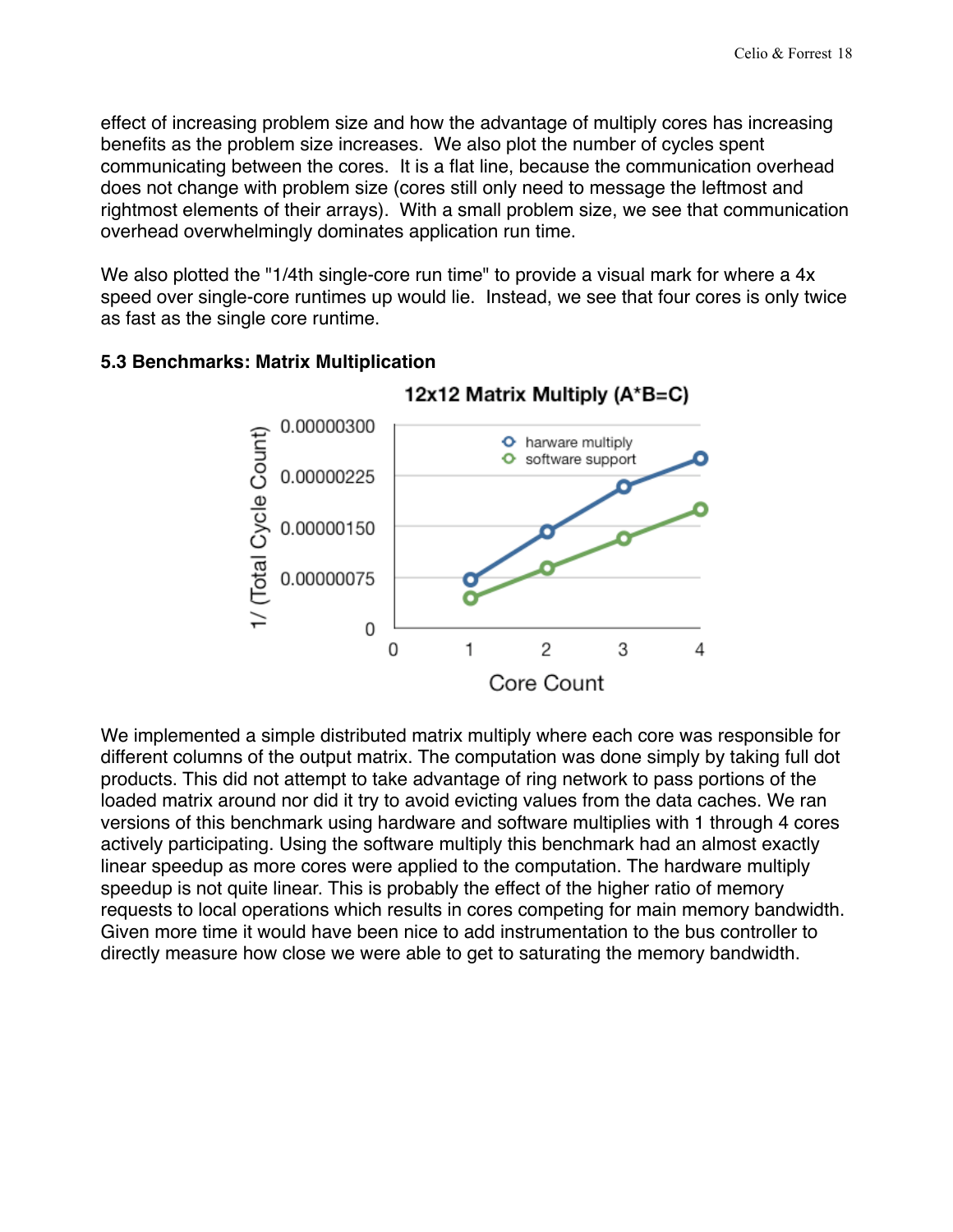#### **5.4 Benchmarks: Merge-sort**

Merge-sort works by breaking down an array recursively into its smallest parts, and then merging the smaller, sorted pieces until it has recursively sorted the entire array.



http://www.personal.kent.edu/~rmuhamma/Algorithms/MyAlgorithms/Sorting/mergeSort.htm

This divide and conquer strategy means we can easily give a piece of the unsorted array to each core. Then, each core sorts its own piece of the array in the normal, sequential fashion. The only difference is that once each core has sorted its array, the algorithm needs to perform a parallel merge on the sorted arrays.

In the interests of time, our final merge step is implemented in a sub-optimal fashion. We have the cores send their elements of the arrays to core #0. Core #0 then performs the final merge step sequentially. A more optimal solution would be to merge the sorted arrays in a tree-like communication fashion. The cores send their sorted data to a neighbor core, who merges the data, who then continues the pattern. For two cores, core#1 simply sends his information to core#0, who completes the algorithm with a final sort. For four cores, core#1 sends data to core#0 (who then sorts), and core#3 sends data to core#2 (who then sorts). Once this step has occurred, core#2 sends the sorted array (coalesced from core#2 and core#3) to core#0, then performs the final sort.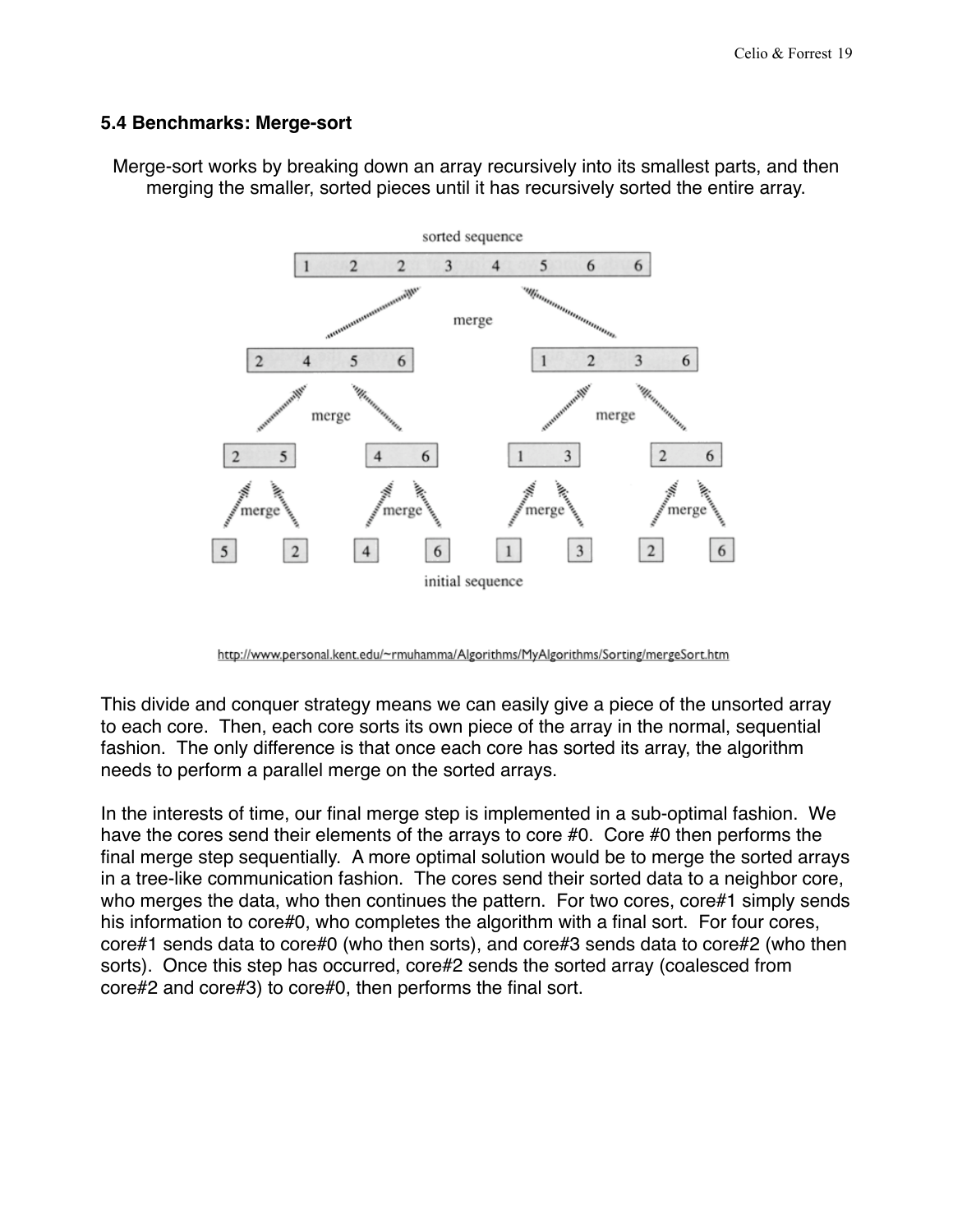

Despite our sub-optimal implementation of the final merge step (all of the work is performed by core #0), we still find that it is more advantageous for all tested data points to use four cores instead of one. This is somewhat suprising, because the problem size shown here are fairly small.

#### **6 Further Work & Project Extensions**

The main goal of this project was to demonstrate a bluespec implementation of a ringbased processor with direct messaging support synthesized and running on an FPGA. While we were successful in this endeavor, much work still remains.

First, it would be interesting to write more intensive and varied applications that flex different patterns of sharing and partitioning of data. Some models include pipelining (instruction partitioning) and work queues. It would also be nice to collect more benchmark data that explore main memory saturation, ring network utilization, cache miss rates, and processing engine utilization. We also had issues with fitting four cores on the FPGA. In an attempt to squeeze four cores (which took up 93% of logic slices), timing constraints were violated in one of the cores' completion buffer writeback paths. We would like to be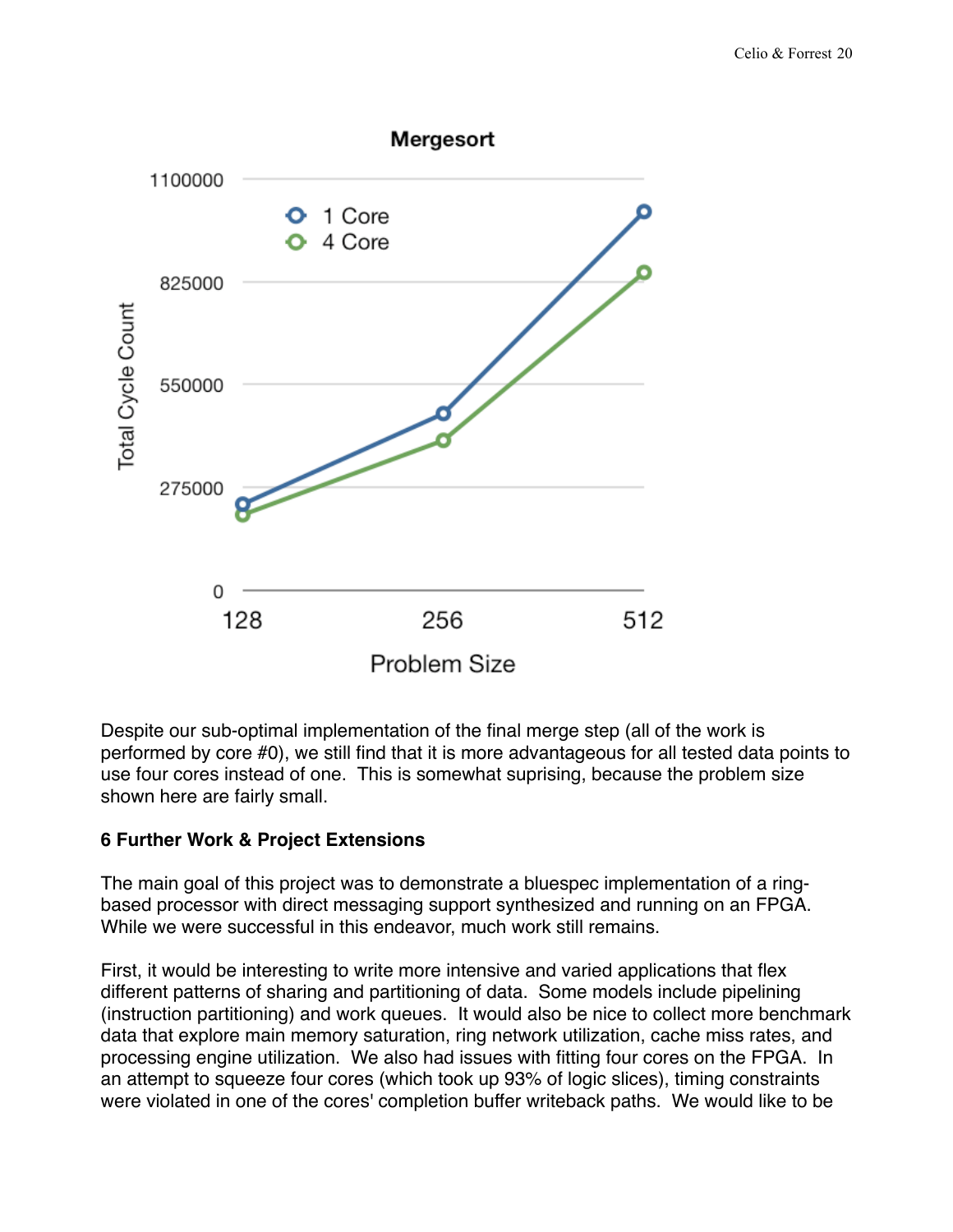able to explore and possibly optimize this data path. Indeed, we would like to further explore bluespec scheduling optimization across the entire processor.

In addition to this work, there were many small optimizations and interesting extensions that we thought of while working on the project, unfortunately we did not have time to include all of them. Here is a selection of some of the more interesting experiments and features that we would have liked to perform.

#### **6.1 Possible Project Extensions: Volatile load/store to main memory**

Because all communication is done core to core, it is actually a fairly substantial task to collect all of the results in one place. It would be a fairly simple extension to add a volatile load/store request so that once a distributed computation has been completed the results can be directly written to main memory.

#### **6.2 Possible Project Extensions: FIFO depth tuning**

The focus of the project was primarily on achieving full functionality on multiple cores. That we were actually able to measure a non-trivial performance improvement was an incidental (though expected) benefit. We suspect that a significantly higher ipc could be achieved simply by fine tuning the depth of the fifos in the processors. We did not change the values inside the processing engine which were intended to handle a latency of a few cycles at most. We also defaulted most of the fifos in the mmu and switches to either size 2 or bypass fifos. Careful analyisis and tuning of these could easily increase the performance of the processor.

#### **6.3 Possible Project Extensions: FPGA Exploration**

For this project, the FPGA was underutilized, as all our software could run perfectly well in simulation. Also, simulation provided a much smaller feedback loop to providing hardware testing and tweaking. However, we wished we could explore more FPGA-specific features such as VGA support and terminal support. Having video-out would better motivate providing more optimized hardware, and provide a great incentive to putting more cores on an FPGA.

#### **6.4 Possible Project Extensions: Nix the Nios**

Having added full support for printf and debugged the processor it would be reasonable to completely remove the Nios coproccessor and make room for more cores on the FPGA.

#### **6.5 Possible Project Extensions: Main memory CAS optimization**

Currently no requests of any kind are allowed while a CAS is pending which might create some dead cycles. It would be a fairly small change to simply check that no additional operations are added for the CAS address or even creating a full scoreboard style module so that even multiple CAS operations could be pending simultaniously.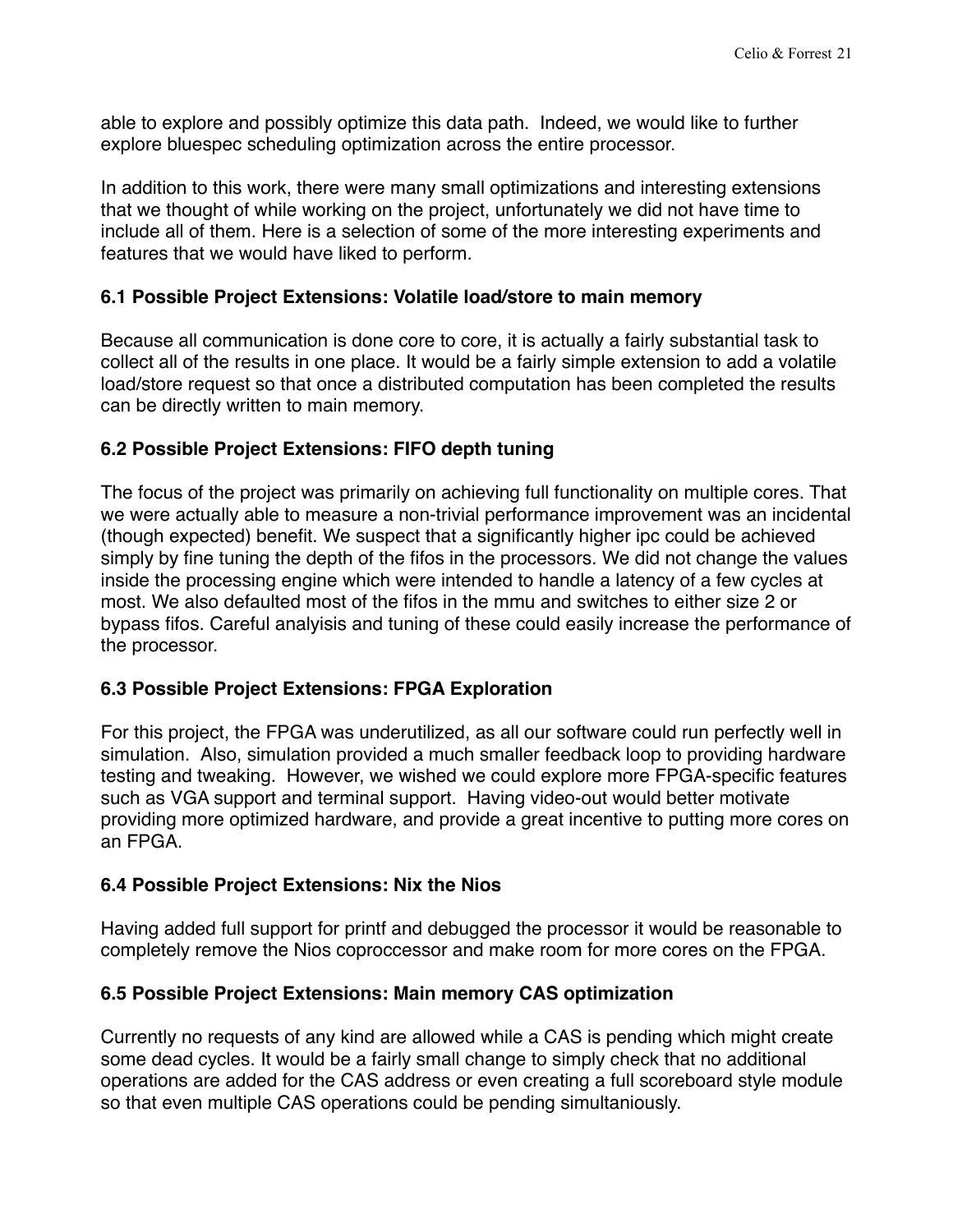#### **6.6 Possible Project Extensions: Arbiter optimization**

There are a number of arbiters, particularly in the MMU, that have uniform priorities. Careful analysis of these might make it possible to prioritize things like scratchpad responses or main memory data loads to slightly improve performance.

#### **6.7 Possible Project Extensions: Bounce Delay**

When a memory operation is bounced around the network it must complete a full additional cycle. While this is necessary to avoid deadlock, it introduces a large delay which would most likely be avoided by stalling for just one more cycle. For 2 and even 4 cores this is probably uncommon, but we have not measured this and for example in the matrix multiply benchmark we can already see effects from competition for memory bandwidth.

# **6.8 Possible Project Extensions: Scratchpad aware software fifos**

For the current API when sending a direct message the sender and receiver block. We sketched out, but did not have time to implement an algorithm for creating a FIFO that would only need to block when it was full by keeping separate generated and consumed counters in the scratchpads and storing values in a ring buffer. Currently, sending a message is a comparativly expensive process that only sends one word. By using FIFOs on either end it would help avoid contention and allow more effecient use of the processors especially in the absence of an OS that could schedule other threads while a core was waiting.

#### **6.9 Possible Project Extensions: Memory request segmentation.**

Network packets encapsulated entire memory request and responses, however, this forces the ring to have very wide data paths parts of which are unused for the smaller packets. An interesting optimization, seen in commercial processors, would be to divide memory operations into multiple, small packets. This would then require the network switches to be able to divide traffic, or macropackets, into small packets, and be able to reassemble small packets into a single memory request/response. Many issues would arise, such as how to deal with packet bouncing, saturating the ring before all of the packets for a macropacket could be added, and interleaving of packets between different macropackets.

# **7 Interesting Bugs & Obstacles**

In the interest of future projects, we would like to collect some of the bugs we encountered. Bugs encountered included: cores sharing the same stack space, failing to stall the execute stage for some instructions, incorrectly tagging memory requests or losing tags as they go through the memory system causing incorrect routing, not handling all cases for case/tagged statements, and benchmark bugs where unnecessary work was being done. Dealing with the outside build tools also brought in many errors, such as writing a verilog wrapper that mishandled address bits.